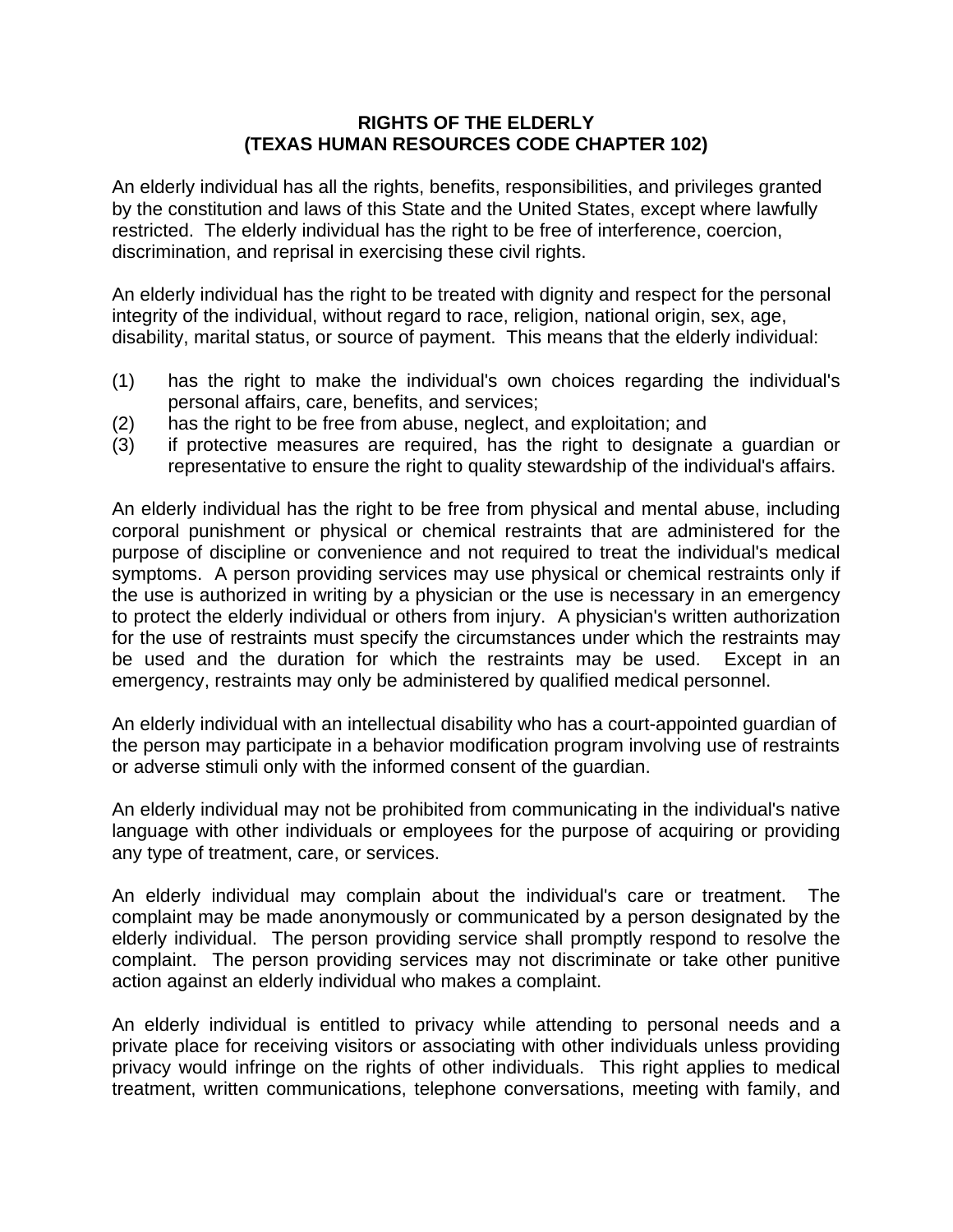access to resident councils. An elderly person may send and receive unopened mail, and the person providing services shall ensure that the individual's mail is sent and delivered promptly. If an elderly individual is married and the spouse is receiving similar services, the couple may share a room.

An elderly individual may participate in activities of social, religious, or community groups unless the participation interferes with the rights of other persons.

An elderly individual may manage the individual's personal financial affairs. The elderly individual may authorize in writing another person to manage the individual's financial affairs. The elderly individual may choose the manner of financial management, which may include management through or under a money management program, a representative payee program, a financial power of attorney, a trust, or a similar method, and the individual may choose the least restrictive of these methods. A person designated to manage an elderly individual's financial affairs shall do so in accordance with each applicable program policy, law, or rule. On request of the elderly individual or the individual's representative, the person designated to manage the elderly individual's financial affairs shall make available the related financial records and provide an accounting relating to the financial management. An elderly individual's designation of another person to manage the individual's financial affairs does not affect the individual's ability to exercise another right described by this chapter. If an elderly individual is unable to designate another person to manage the individual's financial affairs and a guardian is designated by a court, the guardian shall manage the individual's financial affairs in accordance with the Estates Code and other applicable laws.

An elderly individual is entitled to access to the individual's personal and clinical records. These records are confidential and may not be released without the elderly individual's consent, except the records may be released:

- (1) to another person providing services at the time the elderly individual is transferred; or
- (2) if the release is required by another law.

A person providing services shall fully inform an elderly individual, in language that the individual can understand, of the individual's total medical condition and shall notify the individual whenever there is a significant change in the person's medical condition.

An elderly individual may choose and retain a personal physician and is entitled to be fully informed in advance about treatment or care that may affect the individual's wellbeing.

An elderly individual may participate in an individual plan of care that describes the individual's medical, nursing, and psychological needs and how the needs will be met.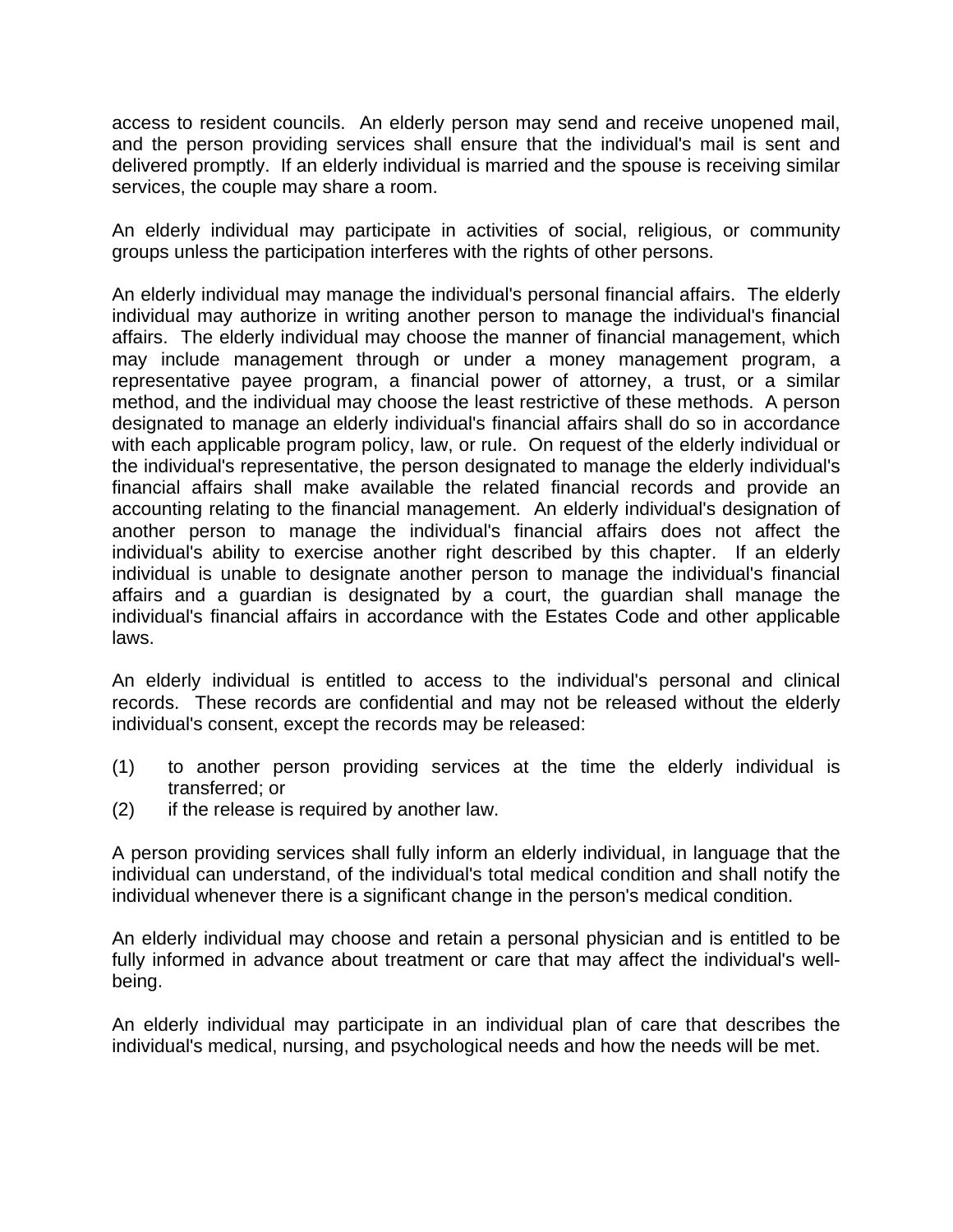An elderly individual may refuse medical treatment after the elderly individual:

- (1) is advised by the person providing services of the possible consequences of refusing treatment; and
- (2) acknowledges that the individual clearly understands the consequences of refusing treatment.

An elderly individual may retain and use personal possessions, including clothing and furnishings, as space permits. The number of personal possessions may be limited for the health and safety of other individuals.

An elderly individual may refuse to perform services for the person providing services.

Not later than the 30th day after the date the elderly individual is admitted for service, a person providing services shall inform the individual:

- (1) whether the individual is entitled to benefits under Medicare or Medicaid; and
- (2) which items and services are covered by these benefits, including items or services for which the elderly individual may not be charged.

A person providing services may not transfer or discharge an elderly individual unless:

- (1) the transfer is for the elderly individual's welfare, and the individual's needs cannot be met by the person providing services;
- (2) the elderly individual's health is improved sufficiently so that services are no longer needed;
- (3) the elderly individual's health and safety or the health and safety of another individual would be endangered if the transfer or discharge was not made;
- (4) the person providing services ceases to operate or to participate in the program that reimburses the person providing services for the elderly individual's treatment or care; or
- (5) the elderly individual fails, after reasonable and appropriate notices, to pay for services.

Except in an emergency, a person providing services may not transfer or discharge an elderly individual from a residential facility until the 30th day after the date the person providing services provides written notice to the elderly individual, the individual's legal representative, or a member of the individual's family stating:

- (1) that the person providing services intends to transfer or to discharge the elderly individual;
- $(2)$  the reason for the transfer or discharge listed in Subsection (r);
- (3) the effective date of the transfer or discharge;
- (4) if the individual is to be transferred, the location to which the individual will be transferred; and